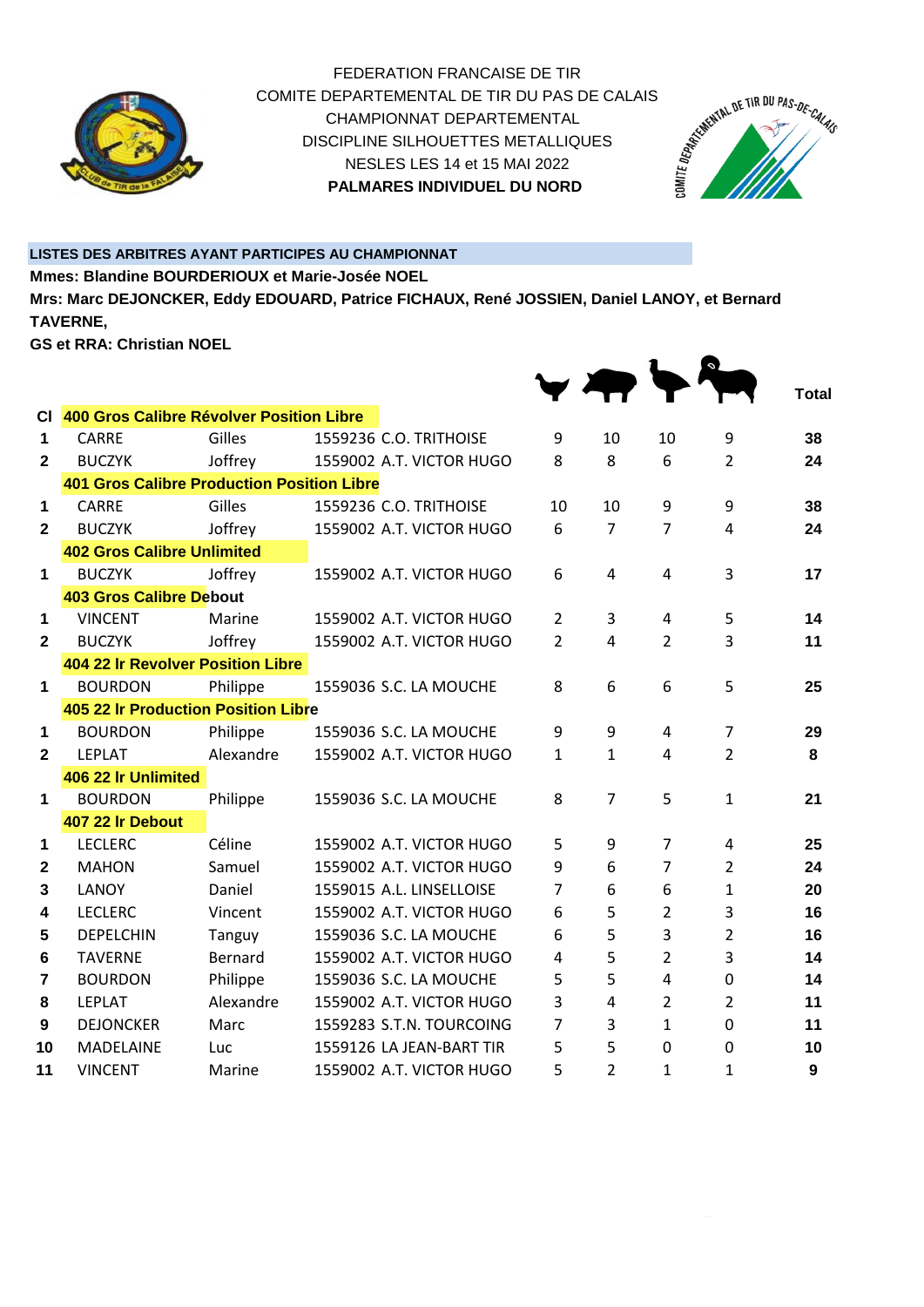|                   |                                         |           |                          |                |                |                |                | Total          |
|-------------------|-----------------------------------------|-----------|--------------------------|----------------|----------------|----------------|----------------|----------------|
|                   | 408 Field Visée Ouverte<br><b>MAHON</b> | Samuel    | 1559002 A.T. VICTOR HUGO |                | 8              | 4              | 7              | 24             |
| 1<br>$\mathbf{2}$ | <b>MADELAINE</b>                        | Luc       | 1559126 LA JEAN-BART TIR | 5<br>6         | 9              | 5              | 4              | 24             |
| 3                 | <b>VINCENT</b>                          | Marine    | 1559002 A.T. VICTOR HUGO | $\overline{7}$ | 6              | 3              | 2              | 18             |
| 4                 | <b>LECLERC</b>                          | Céline    | 1559002 A.T. VICTOR HUGO | $\overline{7}$ | 4              | 1              | 4              | 16             |
| 5                 | <b>LEPLAT</b>                           | Alexandre | 1559002 A.T. VICTOR HUGO | 5              | 5              | 5              | 1              | 16             |
| 6                 | <b>DEJONCKER</b>                        | Marc      | 1559283 S.T.N. TOURCOING | 5              | 4              | 3              | 3              | 15             |
| $\overline{7}$    | LANOY                                   | Daniel    | 1559015 A.L. LINSELLOISE | $\overline{7}$ | 4              | $\overline{2}$ | $\overline{2}$ | 15             |
| 8                 | <b>TAVERNE</b>                          | Bernard   | 1559002 A.T. VICTOR HUGO | 5              | 5              | $\mathbf 0$    | $\overline{2}$ | 12             |
| 9                 | <b>LECLERC</b>                          | Vincent   | 1559002 A.T. VICTOR HUGO | 3              | 4              | $\overline{4}$ | 0              | 11             |
|                   | 409 Field Visée Optique                 |           |                          |                |                |                |                |                |
| 1                 | LANOY                                   | Daniel    | 1559015 A.L. LINSELLOISE | 8              | 6              | 4              | 6              | 24             |
| $\mathbf{2}$      | <b>DEJONCKER</b>                        | Marc      | 1559283 S.T.N. TOURCOING | 9              | $\overline{7}$ | $\overline{2}$ | 4              | 22             |
| 3                 | <b>MAHON</b>                            | Samuel    | 1559002 A.T. VICTOR HUGO | $\overline{7}$ | 6              | $\overline{4}$ | $\overline{2}$ | 19             |
| 4                 | <b>VINCENT</b>                          | Marine    | 1559002 A.T. VICTOR HUGO | 4              | 5              | $\mathbf{1}$   | 4              | 14             |
| 5                 | <b>TAVERNE</b>                          | Bernard   | 1559002 A.T. VICTOR HUGO | 4              | 6              | 3              | 4              | 17             |
|                   | 410 Carabine 22 Ir Légère               |           |                          |                |                |                |                |                |
| 1                 | LEFEBVRE                                | Julien    | 1559015 A.L. LINSELLOISE | 9              | 5              | 3              | 5              | 22             |
| 2                 | <b>LEFEBVRE</b>                         | Laurent   | 1559015 A.L. LINSELLOISE | 6              | 6              | $\overline{2}$ | 6              | 20             |
| 3                 | <b>BOUDRY</b>                           | Régis     | 1559015 A.L. LINSELLOISE | 6              | 7              | 3              | 4              | 20             |
| 4                 | <b>LECLERC</b>                          | Romain    | 1559002 A.T. VICTOR HUGO | 3              | 9              | $\overline{4}$ | 3              | 19             |
| 5                 | <b>BILLOIR</b>                          | Jennifer  | 1559002 A.T. VICTOR HUGO | 4              | 4              | $\mathbf{1}$   | 5              | 14             |
| 6                 | <b>MADELAINE</b>                        | Luc       | 1559126 LA JEAN-BART TIR | 3              | 3              | 4              | 3              | 13             |
| 7                 | VANBRABANT                              | Julien    | 1559015 A.L. LINSELLOISE | 3              | $\overline{4}$ | 4              | $\overline{2}$ | 13             |
| 8                 | VANDERSTRAETEN Grégory                  |           | 1559002 A.T. VICTOR HUGO | $\overline{2}$ | $\mathbf{1}$   | $\overline{2}$ | 4              | 9              |
| 9                 | CONARD                                  | Olivier   | 1559002 A.T. VICTOR HUGO | 3              | 1              | $\mathbf{1}$   | 3              | 8              |
| 10                | <b>VERBORG</b>                          | Pierre    | 1559002 A.T. VICTOR HUGO | $\mathbf{1}$   | $\mathbf{0}$   | $\overline{0}$ | $\mathbf{1}$   | $\overline{2}$ |
|                   | 411 Carabine 22 Ir Silhouette           |           |                          |                |                |                |                |                |
| 1                 | <b>LECLERC</b>                          | Romain    | 1559002 A.T. VICTOR HUGO | 7              | 8              | 9              | 6              | 30             |
| $\mathbf{2}$      | <b>BOUDRY</b>                           | Régis     | 1559015 A.L. LINSELLOISE | 5              | 5              | 5              | 4              | 19             |
| 3                 | <b>MADELAINE</b>                        | Luc       | 1559126 LA JEAN-BART TIR | 6              | 3              | 3              | 6              | 18             |
| 4                 | LEFEBVRE                                | Laurent   | 1559015 A.L. LINSELLOISE | 5              | 5              | 3              | 5              | 18             |
| 5                 | CONARD                                  | Olivier   | 1559002 A.T. VICTOR HUGO | 6              | 5              | $\overline{2}$ | 5              | 18             |
| 6                 | LEFEBVRE                                | Julien    | 1559015 A.L. LINSELLOISE | 4              | 6              | 4              | 4              | 18             |
| 7                 | <b>BILLOIR</b>                          | Jennifer  | 1559002 A.T. VICTOR HUGO | 7              | 4              | 3              | 3              | 17             |
| 8                 | <b>VANDERSTRAETEN Grégory</b>           |           | 1559002 A.T. VICTOR HUGO | 4              | 4              | 4              | 1              | 13             |
| 9                 | VANBRABANT                              | Julien    | 1559015 A.L. LINSELLOISE | $\overline{2}$ | 4              | $\overline{2}$ | 1              | 9              |
| 10                | <b>VERBORG</b>                          | Pierre    | 1559002 A.T. VICTOR HUGO | $\overline{2}$ | $\overline{2}$ | $\mathbf 0$    | 3              | $\overline{7}$ |

**FIN**